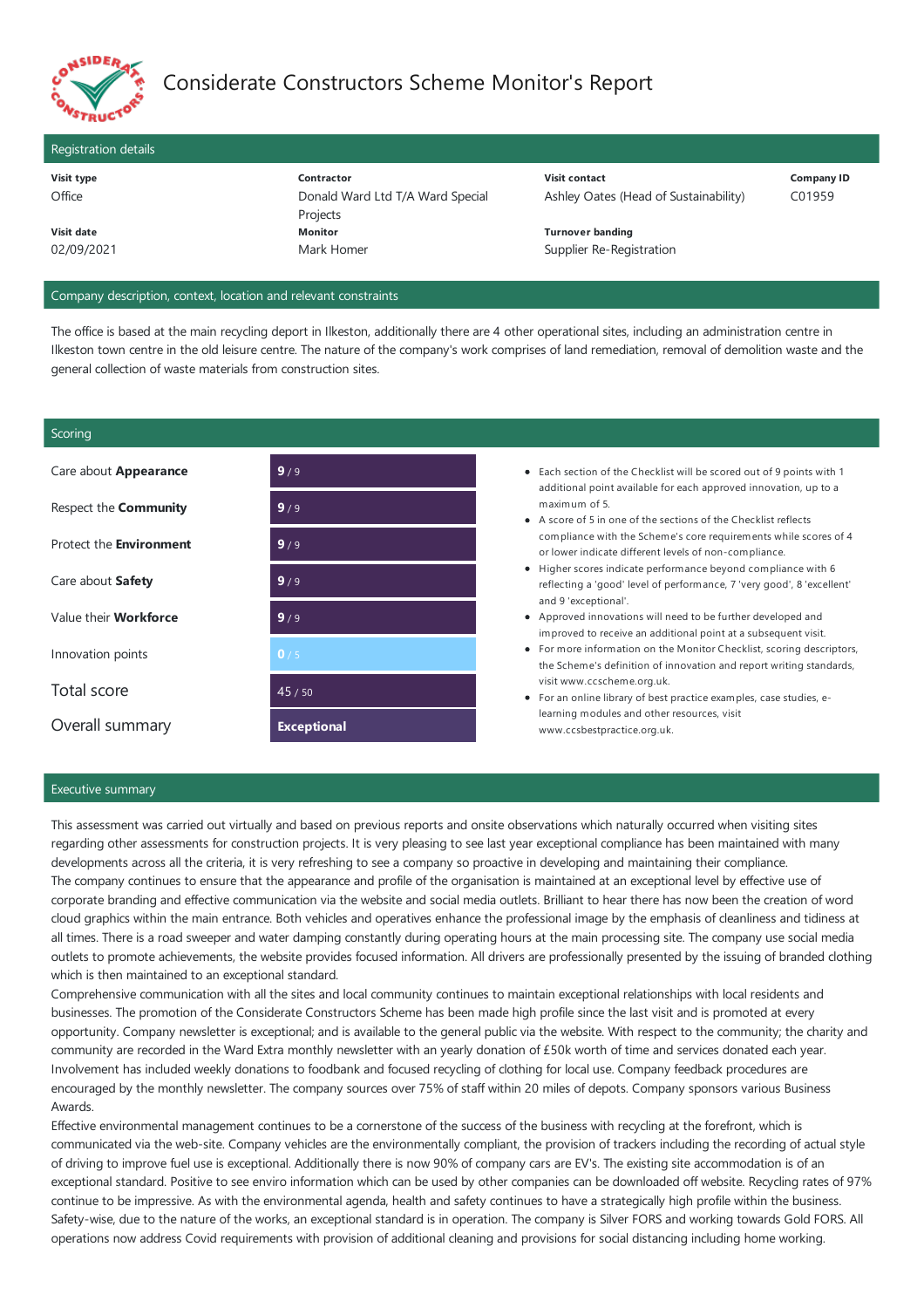The treatment of workforce is exceptional, with comprehensive facilities at hq for drivers and site staff. Exceptional provision of training. All standard polices in place for operative wellbeing. Positive to see operative of the month award. Promotion of career opportunities to schools and colleges via placements is area is exceptional and driven by Ashley who is a STEM ambassador. The company operates to various ISO standards. The HQ leisure centre creates opportunities for increasing staff wellbeing. Mental health first aid training has been rolled over the last year. My thanks to Ashley for her in-depth and comprehensive review of all the company processes, procedures, initiatives and plans for the present and for the future.

# Careabout **Appearance 9** / 9

The company with respect to the requirements of this section has achieved exceptional compliance via various methods as demonstrated in the best practice observations. The initial impressions of the main reprocessing complex are exceptional with various elements of maintenance and upgrading. As the nature of the company's work is the collection of waste via skips their appearance is also monitored and repaired when damaged. The special projects division of the organisation undertakes works as both a supplier and also as a subcontractor or, on occasions, as the main contractor. These works involve excavation works including remediation, hazardous waste removal, metal, mineral and waste processing and recycling. The facilities available to staff at the head office in Ilkeston are to a very high quality and incorporates a sports hall in the office complex. There are a number of other sites including Immingham, (from where scrap metal is exported to international destinations), Chesterfield and Swadlincote, in addition to the site at Ilkeston. There is a full maintenance and management of the area. There is a weekly logistics meeting which addresses the management vehicle and deport. There are drone videos taken of the site and the other company facilities. There is an exceptional monthly newsletter. Additional information on the website highlights community and environmental achievements. Marketing for the business is undertaken by an external consultant who attends review meetings every two weeks. The newsletters that are produced from these meetings arecommunicated to all theteams on an internal SharePoint facility.

# Best practice observed

#### **1.5 Dust prevention**

A road sweeper with dust suppression is in constant operation on-site during operational hours.

#### **1.6 Site waste**

Due to the nature of the company's operations this to an exceptional standard.

#### **1.7 Procedures**

Positive to see company procedures in place.

#### **1.8 Workforce awareness**

Housekeeping is covered at induction and part of operating procedures.

#### **1.9 Discreet areas**

Smoking is managed within the main site compound with designated areas. Vaping shelters are available on site in addition to the smoking shelters.

#### **1.10 Branding, corporate badging, signage**

All vehicles are branded in the organisation's corporate colours as are all operatives and drivers within each regional set up. There is a comprehensive dress code with all office staff being supplied with branded clothing and drivers being supplied branded PPE which is maintained to an exceptional clean standard throughout the week.

#### **1.10 Websites, social media**

The company is proactive with respect to social media, to allow constant up dates with respect to photos.

# Improvement opportunities

#### **1.10 First Impressions Standards**

Company could develop info graphic displays on all projects to help promote careers in the construction industry.

# Respect the **Community 9** / 9

The company with respect to the requirements of this section has achieved exceptional compliance via various methods as demonstrated in the best practice observations. Pre-delivery information is distributed. An effective induction is in place at the head office utilising iPad technology. Contact details detailed on company vehicles. There is a conduct and behavioural policy for operatives when out delivering. There is an induction procedure for visitors to the main site. There is procedure for the use of cameras and phones. Newsletters are incorporated onto the company website to ensure all the events and activities are shared with all the workforce. 75% of the workforce is within 20 miles of a deport. The company has sponsored the Family Business Awards after previously winning it. The organisation is to review the amount of social value that is provided as a result of all the good cause work undertaken. The company has provided a van and drive for Foodbank and night food wagon.

#### Comments

#### **2.10 Legacy**

A lasting legacy the company has become involved in the Donald Ward Academy at Derby University where the business is supporting apprentices into the scrap metal industry by the British Metals Recycling Association.

# Best practice observed

**2.5 Local and special needs** The company carries out regular checks to address any issues. **2.5 Visitor access and facilities**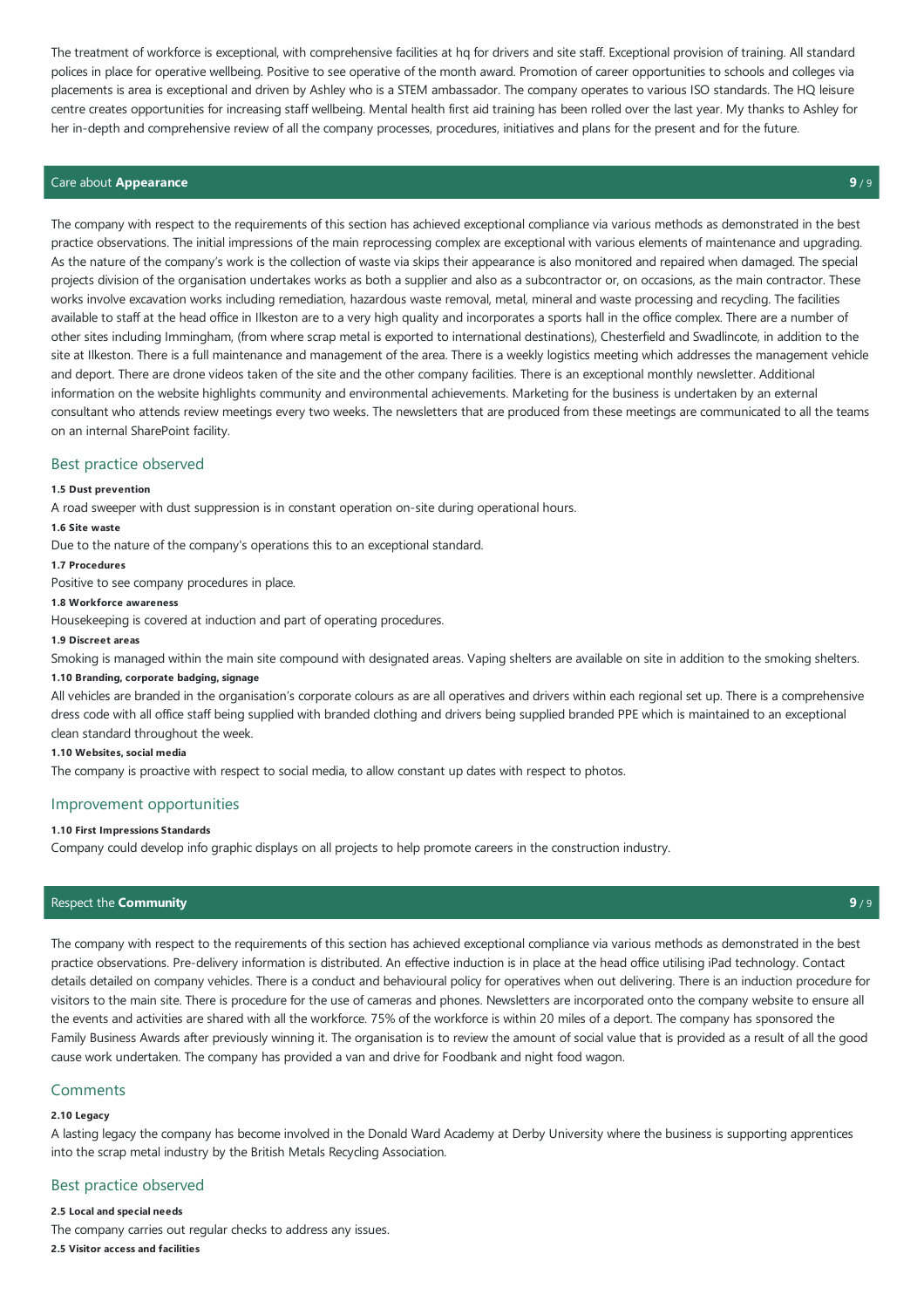Full facilities are in place being easily accessed at the entrance of the site, with disabled access for all visitors to main site and provision of visitors parking spaces.

#### **2.5 Communications, community notice board**

There is an exceptional monthly newsletter. Additional information on the website highlights community achievements.

# **2.6 parking, parking controls and obstruction**

Efforts are made to minimise nuisance and intrusion by parking on site.

#### **2.6 Dust**

A road sweeper with dust suppression is in constant operation on-site during operational hours.

#### **2.7 Feedback**

Public feedback comes from Facebook and website, allowing testimonials to be created.

#### **2.8 Corporate Social Responsibility action plan**

There is a comprehensive corporate social responsibility plan in place for the business that schedules all the events and activities for the full year.

### **2.8 Schools/colleges**

There are various activities with school and college visits, with involvement with Derby College.

#### **2.9 Scheme training and champions**

Ashley is CCS champion.

#### **2.9 Management review**

The business has made a concerted effort to promote the Considerate Constructors Scheme where possible to their staff, including the logo on all information and also toolbox talks now incorporate details of the scheme.

#### **2.10 Support**

The business has been a big supporter of the local food banks in the areas where they work, particularly at the Christmas period when meat was also supplied.

# **2.10 Charities/organisations**

Charities supported are Treetops and Ashgate Hospices, local football team and various other both local and national charity causes. Other exceptional charity work includes donation of skips for event and provision of spare furniture for living accommodation for disadvantaged groups, total value for all involvement is over £50k last few years.

# Protect the**Environment 9** / 9

The company with respect to the requirements of this section has achieved exceptional compliance via various methods as demonstrated in the best practice observations. Environmental issues are addressed by detailed and comprehensive initial assessments where applicable. Comprehensive induction, with respect to environmental issues, has been provided to work-force. The company vehicle fleet is EURO 6 registered. Whole company recycling figure is 97.5%. There is a comprehensive policy, with respect to reducing waste. Site operations are monitored for noise and dust production. Road sweeper in constant operation cleaning external perimeter roads. Dust suppression is in full time operation. Siteconditions restrict the use of hazardous substances. There a dedicated Environment Management Team within the company. There is pdf version of newsletter on the website. Dust suppression is carried out on all the sites as required. PIR lighting is available in all the offices. Energy audits are undertaken across all the sites and a review is currently underway to establish energy efficiency across all their respective sites. The company is an active member of the Institute of Environmental Management steering group. They also work with a number of other conservation groups in the area including the Sandyacre Canal Trust. Representatives from the company have recently undertaken presentations at Nottingham University on the subject of sustainability and the environment. The company still has the Smart Site Bronze accreditation. Positive to see a move to using the rail network to transport processed waste as each train is equivalent to 72 lorries. The company has sign up to 'Race to Zero' which means it can not use off setting to address carbon concerns. There has been specific enviro training in conjunction with Derby Uni. All ticket transfers are now electronic removing the requirement for paperwork. the company will be involved in a BBC program for the children's channel. the company has designed waste bins with faces to suit type of waste allowed. The company has a work program with a prison where components are removed to be recycled.

### Best practice observed

# **3.5 Monitoring and reporting, actual vs target, certifications**

Company is ISO 9001, 14001 and 18001 compliant.

#### **3.6 Communication, newsletter, notice board**

Environmental articles within monthly newsletter.

#### **3.6 Local groups, consultation, involvement**

Involvement with local enviro groups is via Derby Wildlife trust. There is a specific management plan on each site for noise monitoring and which is communicated to the local resident liaison groups when required.

#### **3.6 Promoting achievements, environmental champion, education**

The company now supply's to customer exceptional environmental and recycling information boards and literature which can be used by contractors to educated operatives on how to recycle, this information is also developed into school educational packs.

#### **3.7 Water/energy saving measures**

Fleet travel distances are recorded including tackers which monitor fuel use and actual driving standards. Refurbishment of office includes energy saving standards.

#### **3.8 Carbon management, reporting and offsetting**

All information is gathered for energy usage and journey distances and vehicle types, to enable the company carbon footprint to be produced.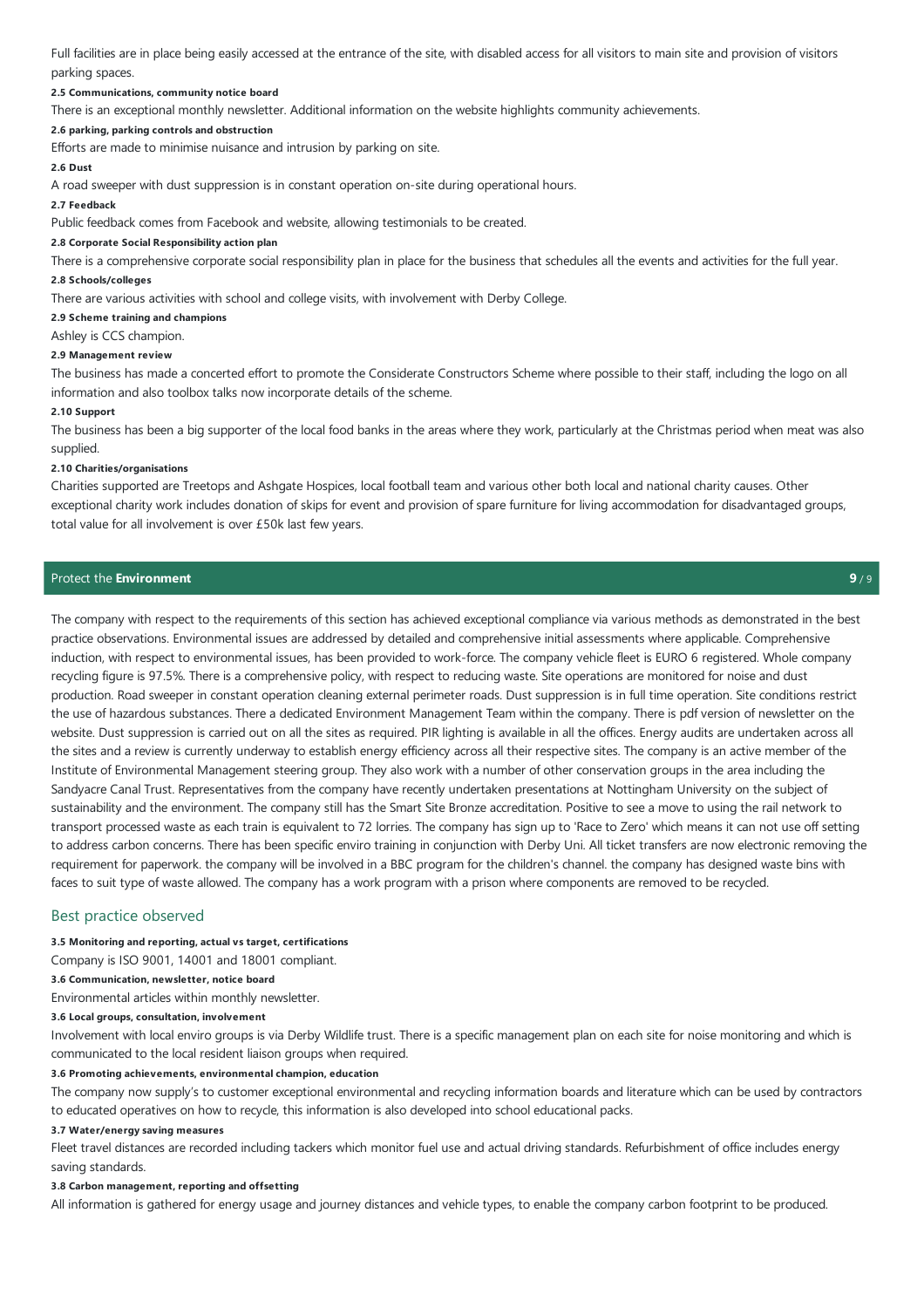The company with respect to the requirements of this section has achieved exceptional compliance via various methods as demonstrated in the best practice observations. All safety systems are comprehensive and well detailed. There is a trained first aider on all sites as well as in the office at Ilkeston. The company has now commenced with mental health first-aid training within the business and also offer independent counselling for members of staff and the workforce when required. There are First Aiders on-site. Comprehensive PPE requirements for all operatives. Lone worker procedures are in operation. All vehicles are fitted with a tracker. Company member of CHAS, CIWM, UVDB, BMRA, ARCA also has Rail track approval. Traffic management plan issued to drivers. Safety initiative and campaigns in place. All vehicles continue to be fitted with trackers. Communication regarding health and safety is very effective with good use of the hazard boards to support daily briefings and regular tool box talks. system for recording near misses is apps based. Sites still operate in accordance Covid 19 requirements. These include working from home, restrictions on numbers in meeting rooms, crane drivers allocated to the same crane at all times, hand wash and sanitizer provided on desks and on all sites and maximum numbers of people allowed in canteens and WC's. Company has recently won a ROSPA award.

# Best practice observed

#### **4.5 Barriers**

Processing site has full designated protected walk ways.

#### **4.5 Public concerns**

All issues are addressed on an ongoing process.

# **4.6 Visible first aiders, defibrillators**

Defibrillator provision onsite.

# **4.7 Initiatives, CLOCS, cycle safety**

The company is a CLOCs champion as FORS silver accredited business.

#### **4.7 Vehicle enhancements, FORS**

The company is FORS silver accredited business and working towards Gold.

#### **4.8 Recording, analysing**

Regular management review meetings are held for both health and safety and environmental management and in which statistics and trends are reviewed, analysed and action plans produced.

#### **4.8 Identification of near misses**

There is a full accident and a near miss communication and recording system.

# **4.9 Daily briefing, Hazard board**

Site information is displayed on hazard board with daily briefings.

# **4.9 Visual/hearing impaired, language differences**

Health and safety information is provided in a number of different languages predominantly English, Polish and Romanian.

#### **4.10 Attitudes, behaviour, incentives, controls, supply chain engagement**

There is a culture of continuous safety improvement via monthly newsletter. Recognition/incentives of positive attitudes/behaviours and improvements.

#### **4.10 Drugs and alcohol testing**

Positive attitudes include drugs and alcohol policy, including random testing

# **4.10 Occupational health screening, fit to work certification**

Occupational health and life style advice available via monthly newsletter.

# Valuetheir **Workforce 9** / 9

The company with respect to the requirements of this section has achieved exceptional compliance via various methods as demonstrated in the best practice observations. Comprehensive commitment with respect to all operative policies, allowing equality and fair treatment. Open door policy allowing recognition and feedback. Comprehensive training facilities and access to appropriate courses for all operatives. There is a provision of high quality of the accommodation and welfare facilities including constant cleaning. Welfare facilities are comprehensive, including separate showers and toilets for both male and female. Canteen facilities available within main site. Religious considerations can be accommodated at HQ on-site. Access to Wi-fi and laundry facilities on-site. Lockers are available on-site at hq. Access to counselling services and financial advice. Occupational health and life style advice available via monthly newsletter. Ashley is STEM ambassador and fully active on promoting females into the industry, including public career conference talks. The company is active in the trail blazer scheme. On a number of sites, regular food van visits are made to provide meals for the teams. One of the key courses undertaken by staff is the IOSH managing safely five-day course and within which the company is encouraging operatives to become involved with and subsequently in health and safety inspections and meetings. The environmental officer is currently producing a package of e-learning modules for the use of the site managers.

# Best practice observed

# **5.5 Skills cards, CSCS**

CSCS/Plant cards are checked at induction online.

#### **5.5 Illegal worker vetting, spot checks**

The company carries out checks to ensure the legitimacy of the workforce

# **5.6 Campaigns, careers advice**

The company continues to work very closely with a number of education establishments including Derby College, Universities at Derby and